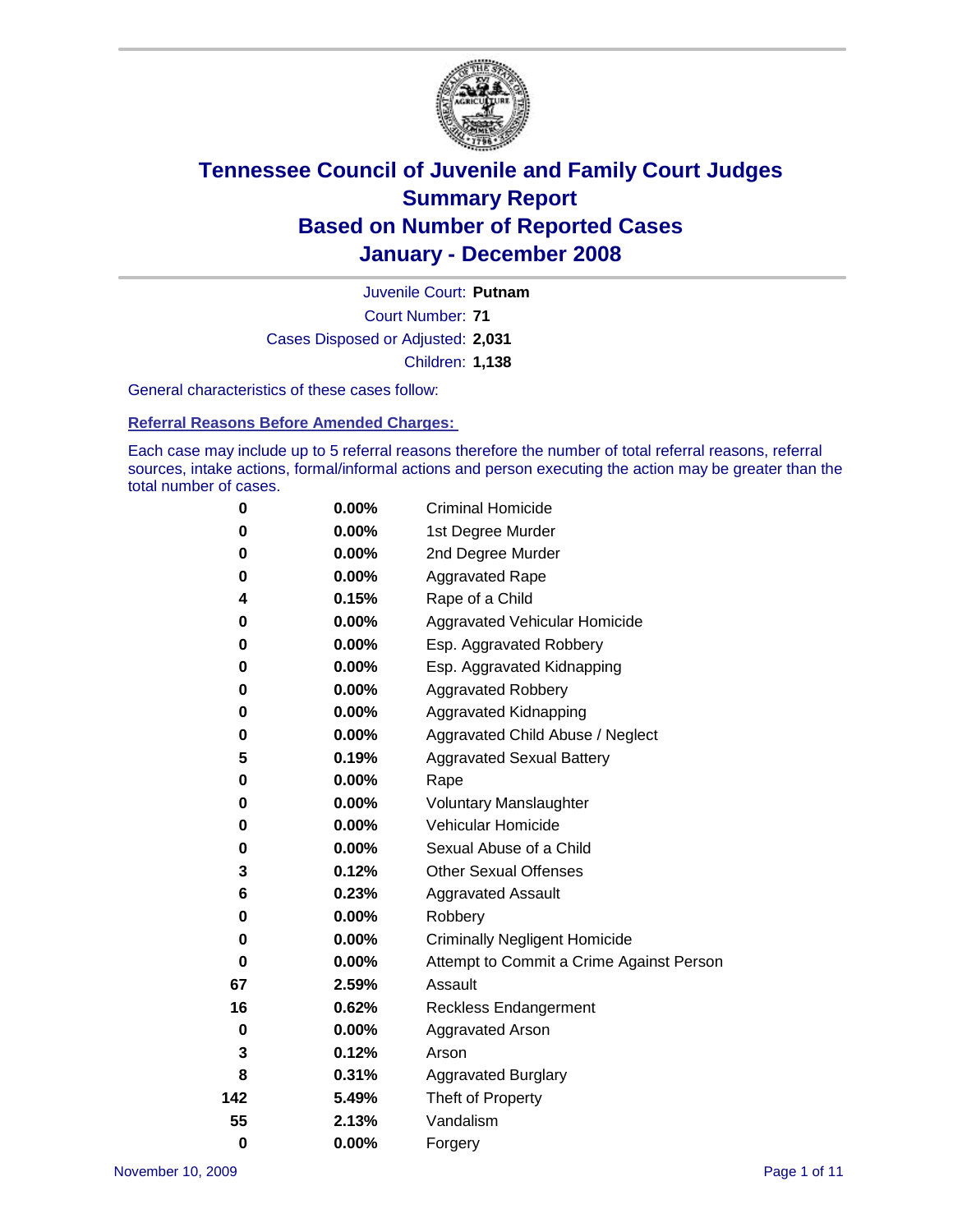

Court Number: **71** Juvenile Court: **Putnam** Cases Disposed or Adjusted: **2,031** Children: **1,138**

#### **Referral Reasons Before Amended Charges:**

Each case may include up to 5 referral reasons therefore the number of total referral reasons, referral sources, intake actions, formal/informal actions and person executing the action may be greater than the total number of cases.

| 1           | 0.04%    | <b>Worthless Checks</b>                                     |  |  |  |
|-------------|----------|-------------------------------------------------------------|--|--|--|
| 0           | 0.00%    | Illegal Possession / Fraudulent Use of Credit / Debit Cards |  |  |  |
| 15          | 0.58%    | <b>Burglary</b>                                             |  |  |  |
| 16          | 0.62%    | Unauthorized Use of a Vehicle                               |  |  |  |
| 1           | 0.04%    | <b>Cruelty to Animals</b>                                   |  |  |  |
| 11          | 0.43%    | Sale of Controlled Substances                               |  |  |  |
| 28          | 1.08%    | <b>Other Drug Offenses</b>                                  |  |  |  |
| 147         | 5.69%    | Possession of Controlled Substances                         |  |  |  |
| $\bf{0}$    | $0.00\%$ | <b>Criminal Attempt</b>                                     |  |  |  |
| 9           | 0.35%    | Carrying Weapons on School Property                         |  |  |  |
| 3           | 0.12%    | Unlawful Carrying / Possession of a Weapon                  |  |  |  |
| 17          | 0.66%    | <b>Evading Arrest</b>                                       |  |  |  |
| $\mathbf 2$ | 0.08%    | Escape                                                      |  |  |  |
| 4           | 0.15%    | Driving Under Influence (DUI)                               |  |  |  |
| 89          | 3.44%    | Possession / Consumption of Alcohol                         |  |  |  |
| 8           | 0.31%    | Resisting Stop, Frisk, Halt, Arrest or Search               |  |  |  |
| 0           | $0.00\%$ | <b>Aggravated Criminal Trespass</b>                         |  |  |  |
| 5           | 0.19%    | Harassment                                                  |  |  |  |
| 0           | 0.00%    | Failure to Appear                                           |  |  |  |
| 1           | 0.04%    | Filing a False Police Report                                |  |  |  |
| 9           | 0.35%    | Criminal Impersonation                                      |  |  |  |
| 107         | 4.14%    | <b>Disorderly Conduct</b>                                   |  |  |  |
| 14          | 0.54%    | <b>Criminal Trespass</b>                                    |  |  |  |
| 4           | 0.15%    | <b>Public Intoxication</b>                                  |  |  |  |
| 0           | $0.00\%$ | Gambling                                                    |  |  |  |
| 568         | 21.97%   | <b>Traffic</b>                                              |  |  |  |
| 7           | 0.27%    | <b>Local Ordinances</b>                                     |  |  |  |
| 1           | 0.04%    | Violation of Wildlife Regulations                           |  |  |  |
| 174         | 6.73%    | Contempt of Court                                           |  |  |  |
| 326         | 12.61%   | Violation of Probation                                      |  |  |  |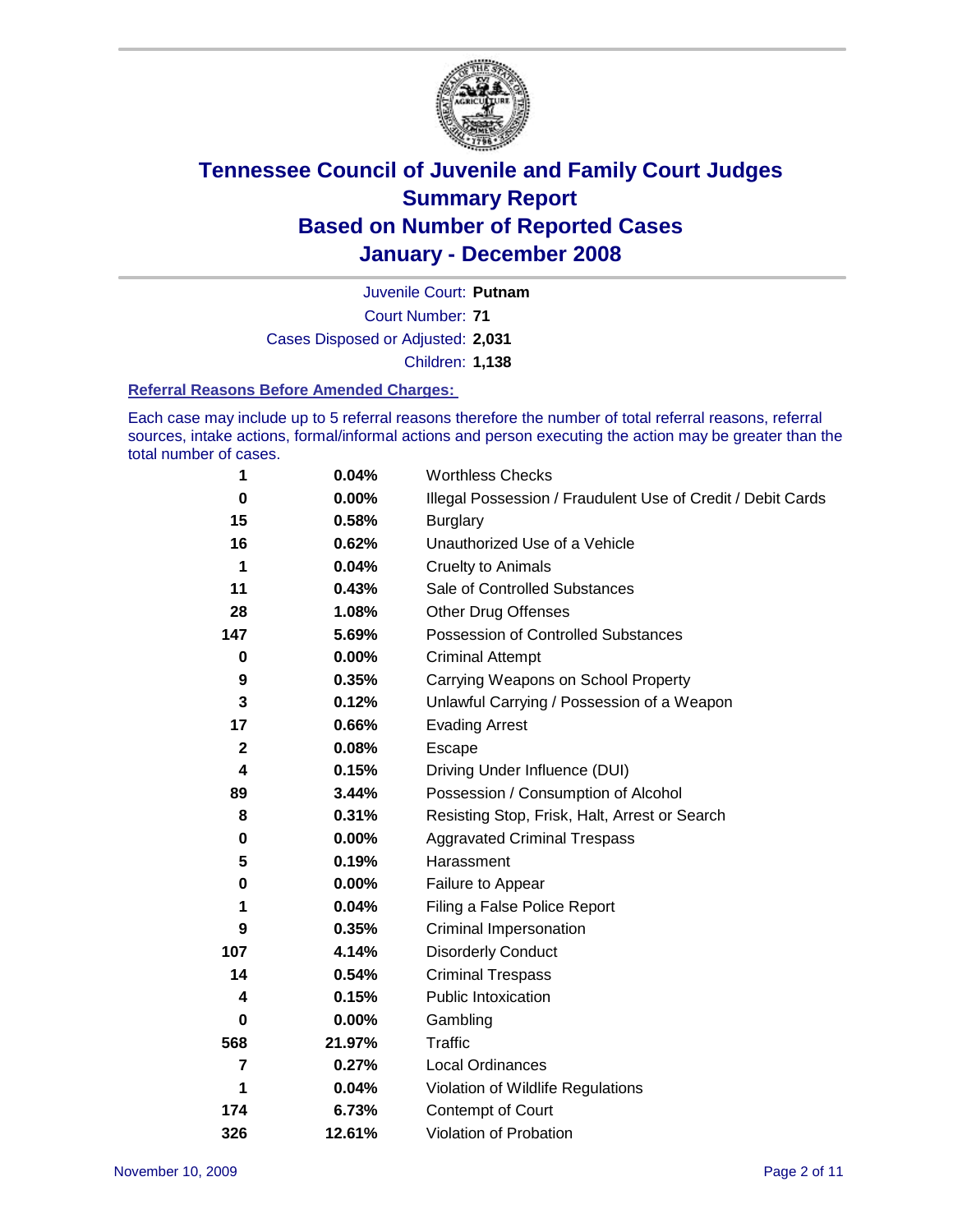

Court Number: **71** Juvenile Court: **Putnam** Cases Disposed or Adjusted: **2,031** Children: **1,138**

#### **Referral Reasons Before Amended Charges:**

Each case may include up to 5 referral reasons therefore the number of total referral reasons, referral sources, intake actions, formal/informal actions and person executing the action may be greater than the total number of cases.

| 8            | 0.31%   | Violation of Aftercare                 |
|--------------|---------|----------------------------------------|
| 61           | 2.36%   | <b>Unruly Behavior</b>                 |
| 97           | 3.75%   | Truancy                                |
| 67           | 2.59%   | In-State Runaway                       |
| 1            | 0.04%   | Out-of-State Runaway                   |
| 35           | 1.35%   | Possession of Tobacco Products         |
| 60           | 2.32%   | Violation of a Valid Court Order       |
| 132          | 5.11%   | Violation of Curfew                    |
| $\bf{0}$     | 0.00%   | <b>Sexually Abused Child</b>           |
| 1            | 0.04%   | <b>Physically Abused Child</b>         |
| 123          | 4.76%   | Dependency / Neglect                   |
| 12           | 0.46%   | <b>Termination of Parental Rights</b>  |
| 54           | 2.09%   | <b>Violation of Pretrial Diversion</b> |
| 0            | 0.00%   | Violation of Informal Adjustment       |
| 0            | 0.00%   | <b>Judicial Review</b>                 |
| $\bf{0}$     | 0.00%   | <b>Administrative Review</b>           |
| 0            | 0.00%   | <b>Foster Care Review</b>              |
| 24           | 0.93%   | Custody                                |
| $\mathbf{2}$ | 0.08%   | Visitation                             |
| 9            | 0.35%   | Paternity / Legitimation               |
| 12           | 0.46%   | <b>Child Support</b>                   |
| 0            | 0.00%   | <b>Request for Medical Treatment</b>   |
| $\bf{0}$     | 0.00%   | <b>Consent to Marry</b>                |
| 11           | 0.43%   | Other                                  |
| 2,585        | 100.00% | <b>Total Referrals</b>                 |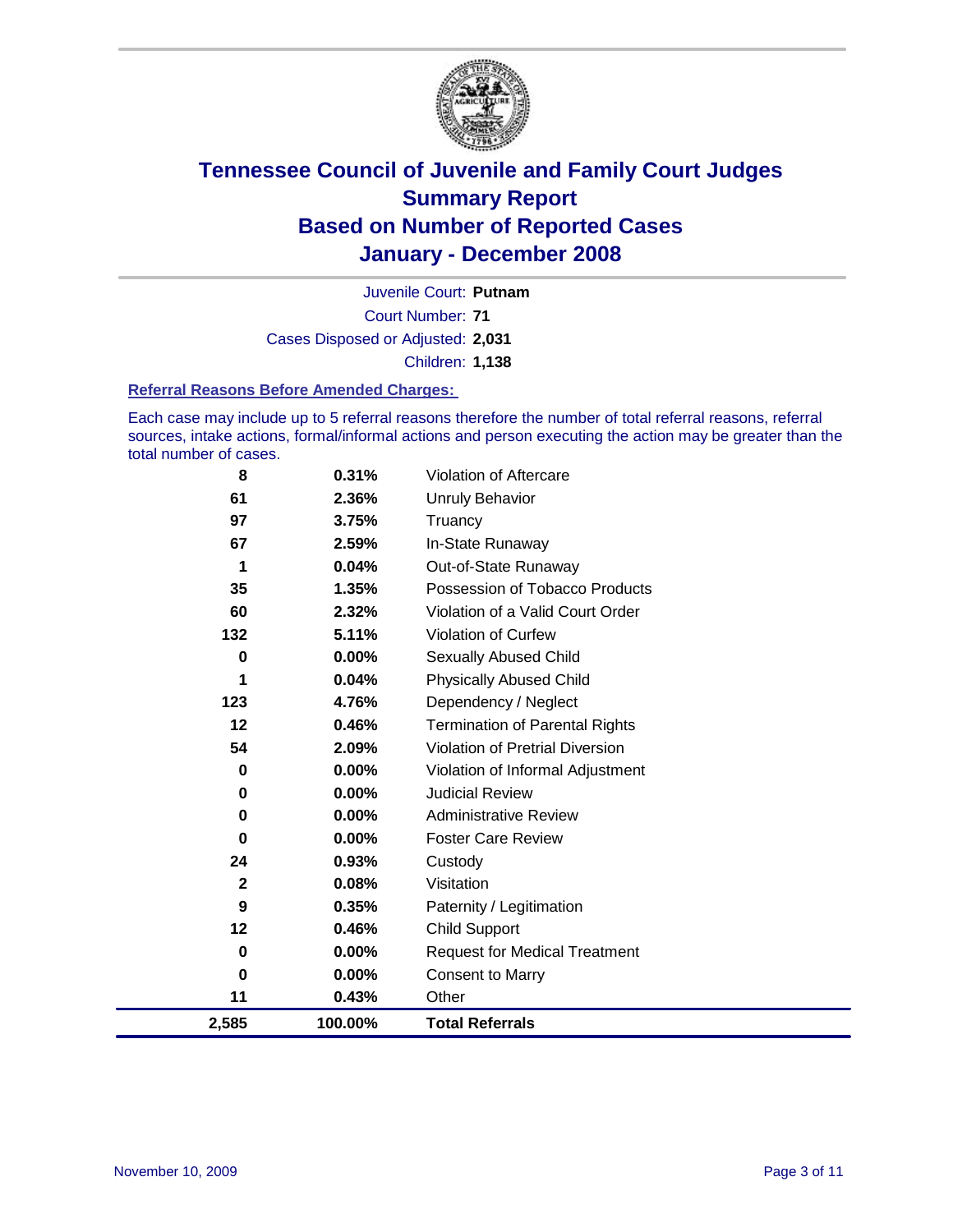

|                                   |          | Juvenile Court: Putnam            |  |  |  |  |
|-----------------------------------|----------|-----------------------------------|--|--|--|--|
|                                   |          | Court Number: 71                  |  |  |  |  |
| Cases Disposed or Adjusted: 2,031 |          |                                   |  |  |  |  |
|                                   |          | Children: 1,138                   |  |  |  |  |
| <b>Referral Sources: 1</b>        |          |                                   |  |  |  |  |
| 1,511                             | 58.45%   | Law Enforcement                   |  |  |  |  |
| 32                                | 1.24%    | Parents                           |  |  |  |  |
| 11                                | 0.43%    | Relatives                         |  |  |  |  |
| 0                                 | $0.00\%$ | Self                              |  |  |  |  |
| 93                                | 3.60%    | School                            |  |  |  |  |
| 0                                 | $0.00\%$ | <b>CSA</b>                        |  |  |  |  |
| 284                               | 10.99%   | <b>DCS</b>                        |  |  |  |  |
| 0                                 | $0.00\%$ | <b>Other State Department</b>     |  |  |  |  |
| 27                                | 1.04%    | <b>District Attorney's Office</b> |  |  |  |  |
| 555                               | 21.47%   | <b>Court Staff</b>                |  |  |  |  |
| 0                                 | 0.00%    | Social Agency                     |  |  |  |  |
| 0                                 | 0.00%    | <b>Other Court</b>                |  |  |  |  |
| 36                                | 1.39%    | Victim                            |  |  |  |  |
| 0                                 | 0.00%    | Child & Parent                    |  |  |  |  |

| 2,585 | 100.00%  | <b>Total Referral Sources</b> |  |
|-------|----------|-------------------------------|--|
| 35    | 1.35%    | Other                         |  |
| 0     | $0.00\%$ | Unknown                       |  |
|       | $0.04\%$ | Hospital                      |  |
|       |          |                               |  |

### **Age of Child at Referral: 2**

| 1,138 | 100.00% | <b>Total Child Count</b> |
|-------|---------|--------------------------|
| 0     | 0.00%   | <b>Unknown</b>           |
| 19    | 1.67%   | Ages 19 and Over         |
| 411   | 36.12%  | Ages 17 through 18       |
| 437   | 38.40%  | Ages 15 through 16       |
| 138   | 12.13%  | Ages 13 through 14       |
| 38    | 3.34%   | Ages 11 through 12       |
| 95    | 8.35%   | Ages 10 and Under        |
|       |         |                          |

<sup>1</sup> If different than number of Referral Reasons (2585), verify accuracy of your court's data.

<sup>2</sup> One child could be counted in multiple categories, verify accuracy of your court's data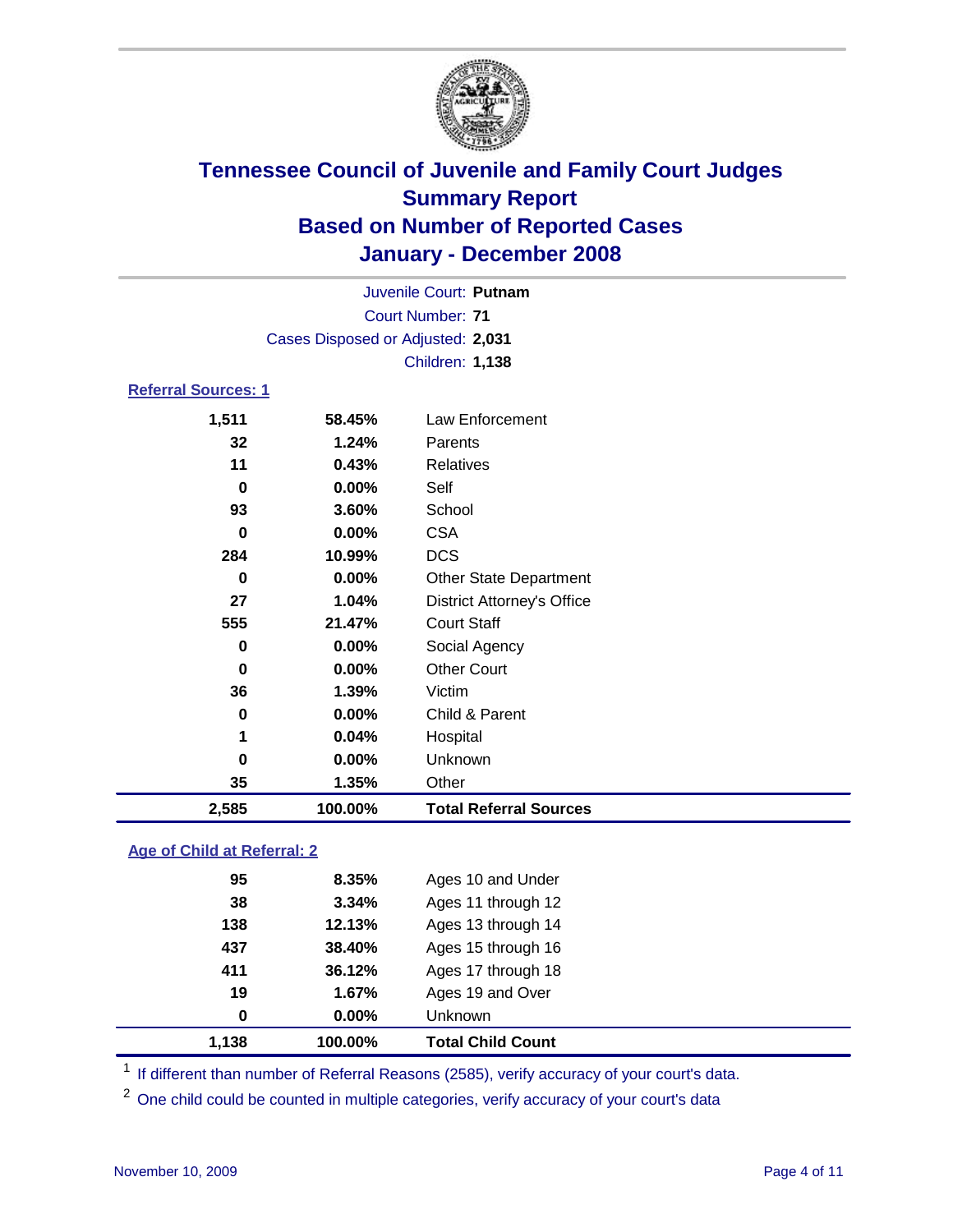

| Juvenile Court: Putnam                  |                                   |                          |  |  |  |
|-----------------------------------------|-----------------------------------|--------------------------|--|--|--|
| Court Number: 71                        |                                   |                          |  |  |  |
|                                         | Cases Disposed or Adjusted: 2,031 |                          |  |  |  |
|                                         | <b>Children: 1,138</b>            |                          |  |  |  |
| Sex of Child: 1                         |                                   |                          |  |  |  |
| 668                                     | 58.70%                            | Male                     |  |  |  |
| 467                                     | 41.04%                            | Female                   |  |  |  |
| 3                                       | 0.26%                             | Unknown                  |  |  |  |
| 1,138                                   | 100.00%                           | <b>Total Child Count</b> |  |  |  |
| Race of Child: 1                        |                                   |                          |  |  |  |
| 1,016                                   | 89.28%                            | White                    |  |  |  |
| 48                                      | 4.22%                             | African American         |  |  |  |
| $\mathbf 2$                             | 0.18%                             | Native American          |  |  |  |
| $\mathbf{2}$                            | 0.18%                             | Asian                    |  |  |  |
| 9                                       | 0.79%                             | Mixed                    |  |  |  |
| 61                                      | 5.36%                             | Unknown                  |  |  |  |
| 1,138                                   | 100.00%                           | <b>Total Child Count</b> |  |  |  |
| <b>Hispanic Origin: 1</b>               |                                   |                          |  |  |  |
| 46                                      | 4.04%                             | Yes                      |  |  |  |
| 990                                     | 86.99%                            | <b>No</b>                |  |  |  |
| 102                                     | 8.96%                             | Unknown                  |  |  |  |
| 1,138                                   | 100.00%                           | <b>Total Child Count</b> |  |  |  |
| <b>School Enrollment of Children: 1</b> |                                   |                          |  |  |  |
| 390                                     | 34.27%                            | Yes                      |  |  |  |
| 193                                     | 16.96%                            | <b>No</b>                |  |  |  |
| 555                                     | 48.77%                            | Unknown                  |  |  |  |
| 1,138                                   | 100.00%                           | <b>Total Child Count</b> |  |  |  |

<sup>1</sup> One child could be counted in multiple categories, verify accuracy of your court's data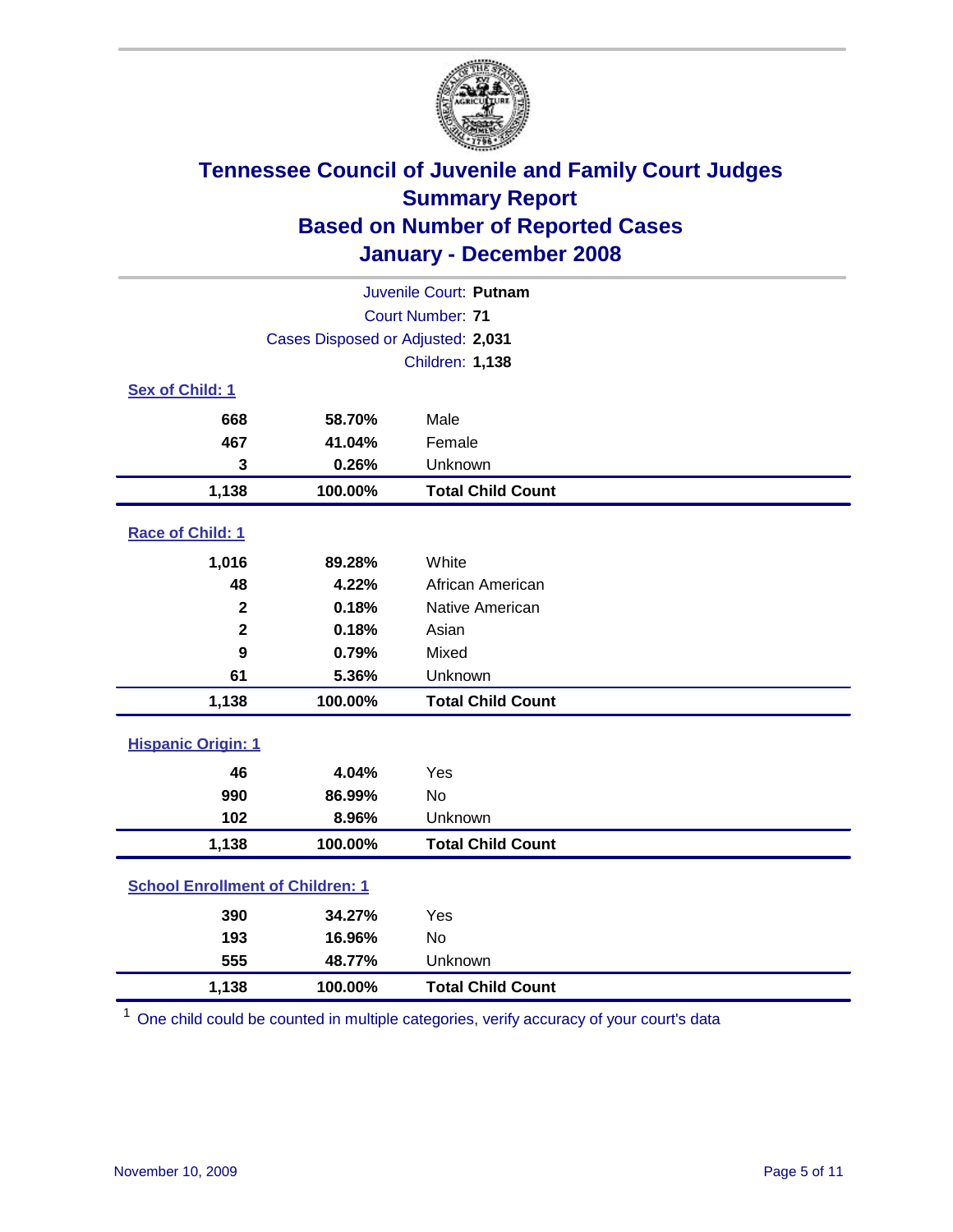

Court Number: **71** Juvenile Court: **Putnam** Cases Disposed or Adjusted: **2,031** Children: **1,138**

### **Living Arrangement of Child at Time of Referral: 1**

| 1,138 | 100.00%  | <b>Total Child Count</b>     |
|-------|----------|------------------------------|
| 29    | 2.55%    | Other                        |
| 116   | 10.19%   | Unknown                      |
| 12    | 1.05%    | Independent                  |
| 1     | $0.09\%$ | In an Institution            |
| 0     | $0.00\%$ | In a Residential Center      |
| 9     | 0.79%    | In a Group Home              |
| 42    | 3.69%    | With Foster Family           |
| 11    | $0.97\%$ | <b>With Adoptive Parents</b> |
| 81    | 7.12%    | <b>With Relatives</b>        |
| 85    | 7.47%    | <b>With Father</b>           |
| 314   | 27.59%   | With Mother                  |
| 112   | 9.84%    | With Mother and Stepfather   |
| 36    | 3.16%    | With Father and Stepmother   |
| 290   | 25.48%   | With Both Biological Parents |

#### **Type of Detention: 2**

| 2,031 | 100.00%  | <b>Total Detention Count</b> |  |
|-------|----------|------------------------------|--|
| 0     | $0.00\%$ | Other                        |  |
| 1,097 | 54.01%   | Does Not Apply               |  |
| 0     | $0.00\%$ | <b>Unknown</b>               |  |
| 0     | $0.00\%$ | <b>Psychiatric Hospital</b>  |  |
| 5     | 0.25%    | Jail - No Separation         |  |
| 0     | $0.00\%$ | Jail - Partial Separation    |  |
| 22    | 1.08%    | Jail - Complete Separation   |  |
| 907   | 44.66%   | Juvenile Detention Facility  |  |
| 0     | $0.00\%$ | Non-Secure Placement         |  |
|       |          |                              |  |

<sup>1</sup> One child could be counted in multiple categories, verify accuracy of your court's data

<sup>2</sup> If different than number of Cases (2031) verify accuracy of your court's data.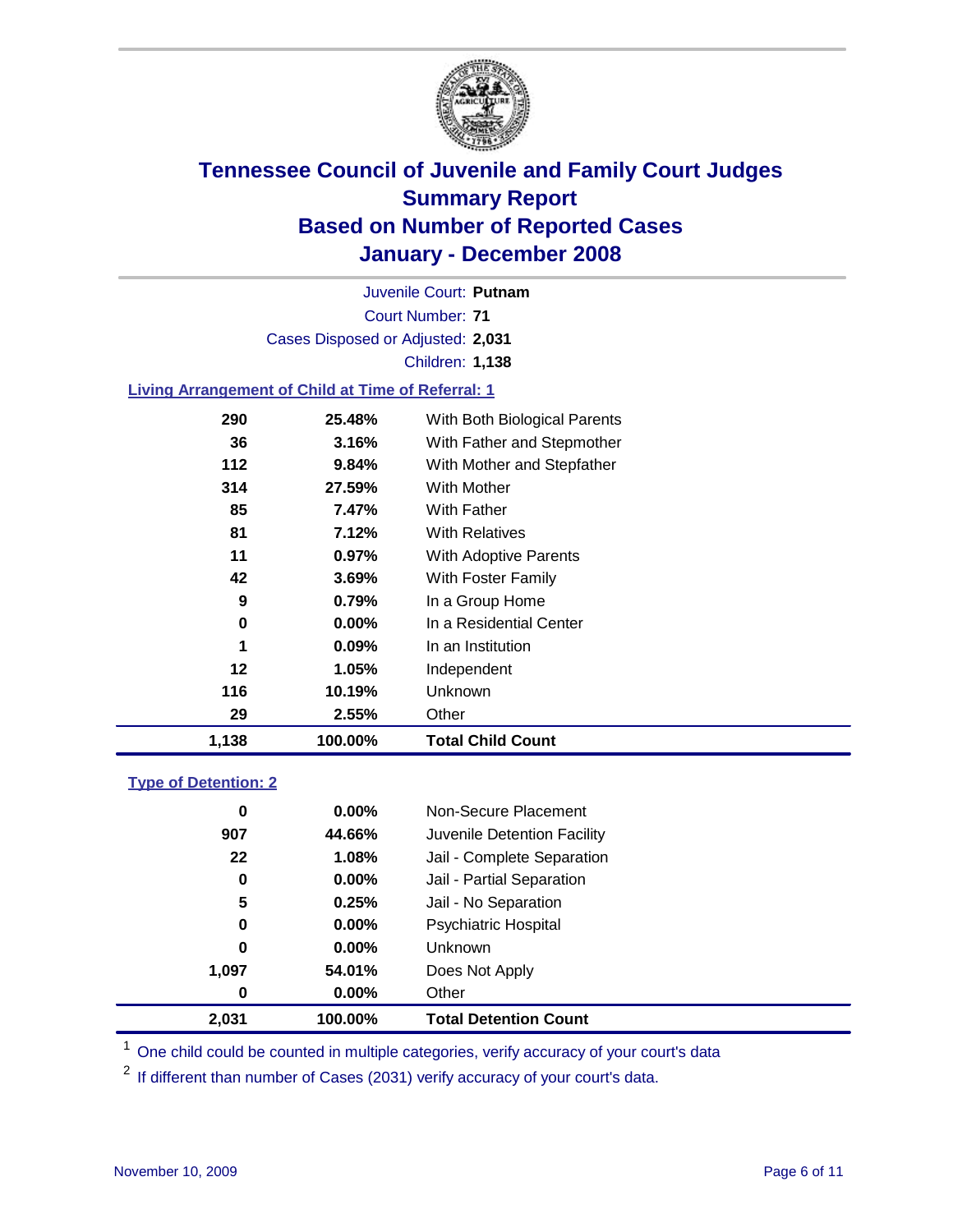

|                                                    | Juvenile Court: Putnam            |                                      |  |  |  |
|----------------------------------------------------|-----------------------------------|--------------------------------------|--|--|--|
|                                                    | Court Number: 71                  |                                      |  |  |  |
|                                                    | Cases Disposed or Adjusted: 2,031 |                                      |  |  |  |
|                                                    |                                   | <b>Children: 1,138</b>               |  |  |  |
| <b>Placement After Secure Detention Hearing: 1</b> |                                   |                                      |  |  |  |
| 829                                                | 40.82%                            | Returned to Prior Living Arrangement |  |  |  |
| 73                                                 | 3.59%                             | Juvenile Detention Facility          |  |  |  |
| $\mathbf{2}$                                       | 0.10%                             | Jail                                 |  |  |  |
| 13                                                 | 0.64%                             | Shelter / Group Home                 |  |  |  |
| 1                                                  | 0.05%                             | <b>Foster Family Home</b>            |  |  |  |
| 0                                                  | 0.00%                             | Psychiatric Hospital                 |  |  |  |
| U                                                  | 0.00%                             | Unknown                              |  |  |  |
| 1,113                                              | 54.80%                            | Does Not Apply                       |  |  |  |
| 0                                                  | 0.00%                             | Other                                |  |  |  |
| 2,031                                              | 100.00%                           | <b>Total Placement Count</b>         |  |  |  |
| <b>Intake Actions: 2</b>                           |                                   |                                      |  |  |  |
|                                                    |                                   |                                      |  |  |  |
|                                                    |                                   |                                      |  |  |  |
| 1,821                                              | 70.44%                            | <b>Petition Filed</b>                |  |  |  |
| 3                                                  | 0.12%                             | <b>Motion Filed</b>                  |  |  |  |
| 585                                                | 22.63%                            | <b>Citation Processed</b>            |  |  |  |
| 0                                                  | 0.00%                             | Notification of Paternity Processed  |  |  |  |
| $\bf{0}$                                           | 0.00%                             | Scheduling of Judicial Review        |  |  |  |
| 0                                                  | 0.00%                             | Scheduling of Administrative Review  |  |  |  |
| 0                                                  | 0.00%                             | Scheduling of Foster Care Review     |  |  |  |
| $\bf{0}$                                           | 0.00%                             | Unknown                              |  |  |  |
| $\bf{0}$                                           | 0.00%                             | Does Not Apply                       |  |  |  |
| 176                                                | 6.81%                             | Other                                |  |  |  |

<sup>1</sup> If different than number of Cases (2031) verify accuracy of your court's data.

<sup>2</sup> If different than number of Referral Reasons (2585), verify accuracy of your court's data.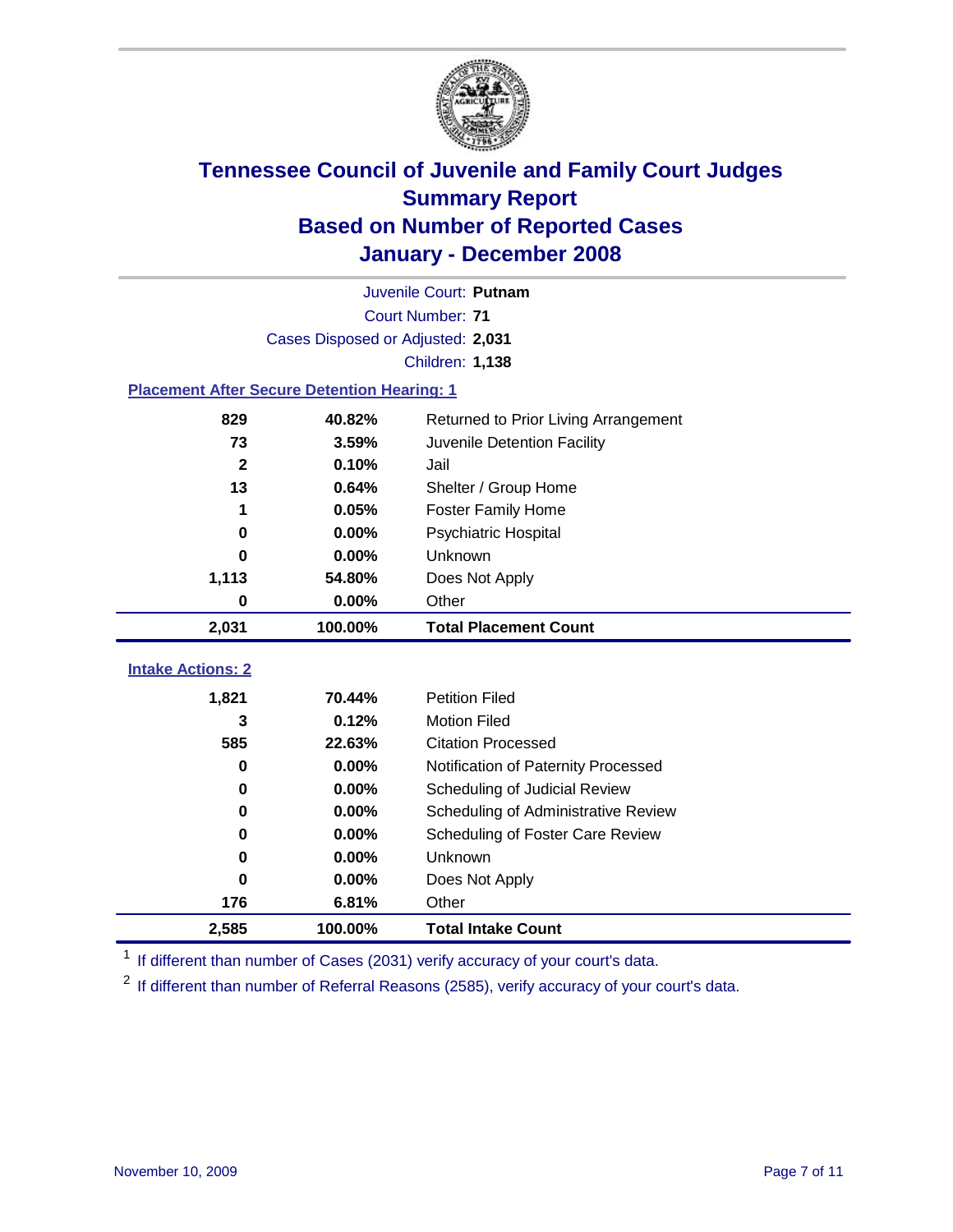

Court Number: **71** Juvenile Court: **Putnam** Cases Disposed or Adjusted: **2,031** Children: **1,138**

### **Last Grade Completed by Child: 1**

| 47             | 4.13%   | Too Young for School     |
|----------------|---------|--------------------------|
| $\bf{0}$       | 0.00%   | Preschool                |
| 3              | 0.26%   | Kindergarten             |
| $\mathbf 2$    | 0.18%   | 1st Grade                |
| $\mathbf{2}$   | 0.18%   | 2nd Grade                |
| $\mathbf 0$    | 0.00%   | 3rd Grade                |
| $\overline{7}$ | 0.62%   | 4th Grade                |
| 14             | 1.23%   | 5th Grade                |
| 45             | 3.95%   | 6th Grade                |
| 59             | 5.18%   | 7th Grade                |
| 120            | 10.54%  | 8th Grade                |
| 153            | 13.44%  | 9th Grade                |
| 209            | 18.37%  | 10th Grade               |
| 186            | 16.34%  | 11th Grade               |
| 0              | 0.00%   | 12th Grade               |
| $\bf{0}$       | 0.00%   | Non-Graded Special Ed    |
| 14             | 1.23%   | <b>GED</b>               |
| 40             | 3.51%   | Graduated                |
| $\bf{0}$       | 0.00%   | Never Attended School    |
| 125            | 10.98%  | Unknown                  |
| 112            | 9.84%   | Other                    |
| 1,138          | 100.00% | <b>Total Child Count</b> |

### **Enrolled in Special Education: 1**

| 0     | $0.00\%$ | Yes                      |
|-------|----------|--------------------------|
| 0     | $0.00\%$ | No                       |
| 1,138 | 100.00%  | Unknown                  |
| 1,138 | 100.00%  | <b>Total Child Count</b> |

One child could be counted in multiple categories, verify accuracy of your court's data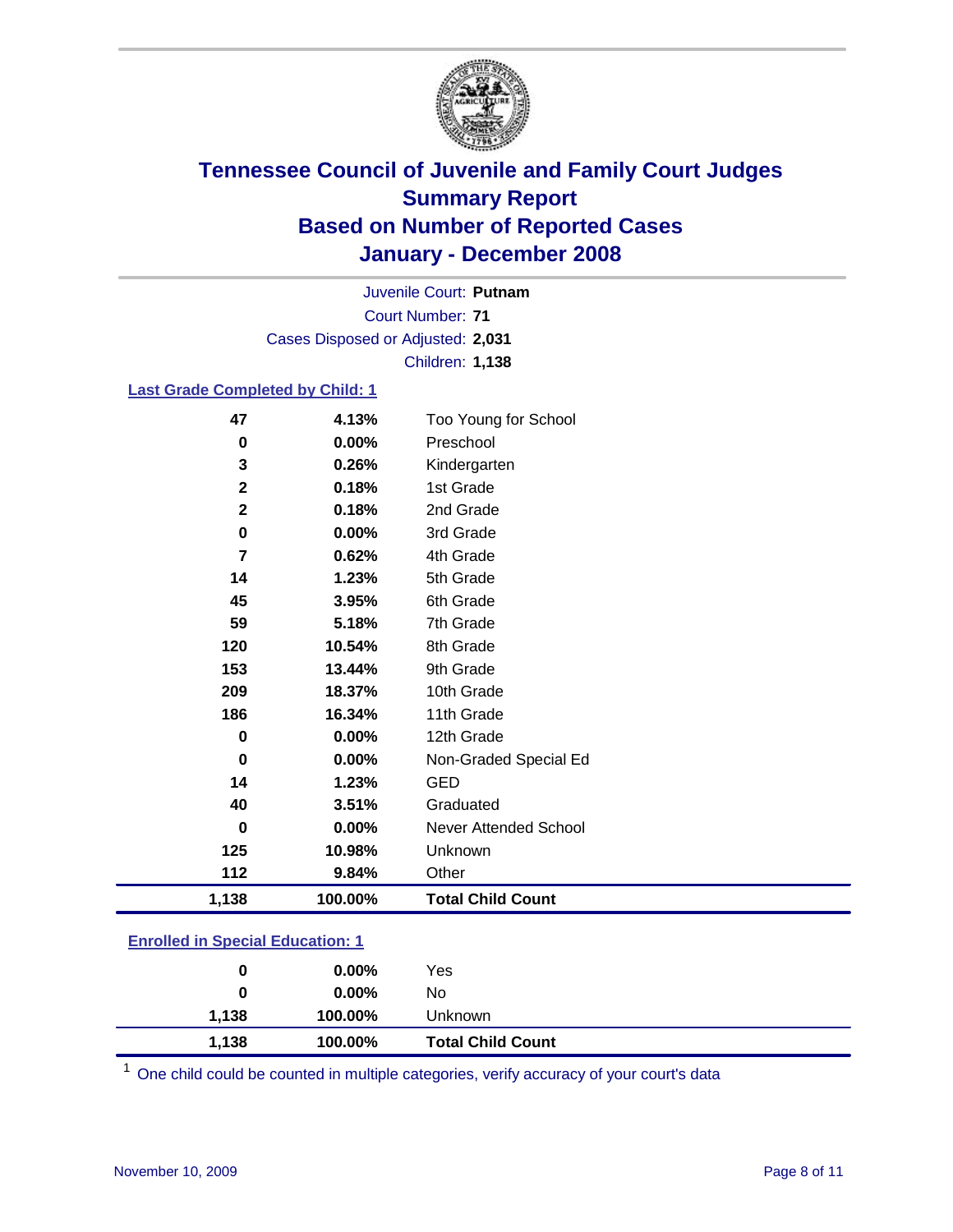

|                              |                                   | Juvenile Court: Putnam    |
|------------------------------|-----------------------------------|---------------------------|
|                              |                                   | Court Number: 71          |
|                              | Cases Disposed or Adjusted: 2,031 |                           |
|                              |                                   | <b>Children: 1,138</b>    |
| <b>Action Executed By: 1</b> |                                   |                           |
| 2,584                        | 99.96%                            | Judge                     |
| 0                            | $0.00\%$                          | Referee                   |
| 1                            | 0.04%                             | <b>YSO</b>                |
| 0                            | $0.00\%$                          | Other                     |
| 0                            | $0.00\%$                          | Unknown                   |
| 2,585                        | 100.00%                           | <b>Total Action Count</b> |

### **Formal / Informal Actions: 1**

| 711   | 27.50%   | Dismissed                                        |
|-------|----------|--------------------------------------------------|
| 0     | 0.00%    | Retired / Nolle Prosequi                         |
| 615   | 23.79%   | <b>Complaint Substantiated Delinquent</b>        |
| 245   | 9.48%    | <b>Complaint Substantiated Status Offender</b>   |
| 59    | 2.28%    | <b>Complaint Substantiated Dependent/Neglect</b> |
| 0     | 0.00%    | <b>Complaint Substantiated Abused</b>            |
| 0     | 0.00%    | <b>Complaint Substantiated Mentally III</b>      |
| 3     | 0.12%    | Informal Adjustment                              |
| 439   | 16.98%   | <b>Pretrial Diversion</b>                        |
| 0     | 0.00%    | <b>Transfer to Adult Court Hearing</b>           |
| 0     | $0.00\%$ | Charges Cleared by Transfer to Adult Court       |
| 32    | 1.24%    | Special Proceeding                               |
| 0     | $0.00\%$ | <b>Review Concluded</b>                          |
| 469   | 18.14%   | Case Held Open                                   |
| 12    | 0.46%    | Other                                            |
| 0     | 0.00%    | <b>Unknown</b>                                   |
| 2,585 | 100.00%  | <b>Total Action Count</b>                        |

<sup>1</sup> If different than number of Referral Reasons (2585), verify accuracy of your court's data.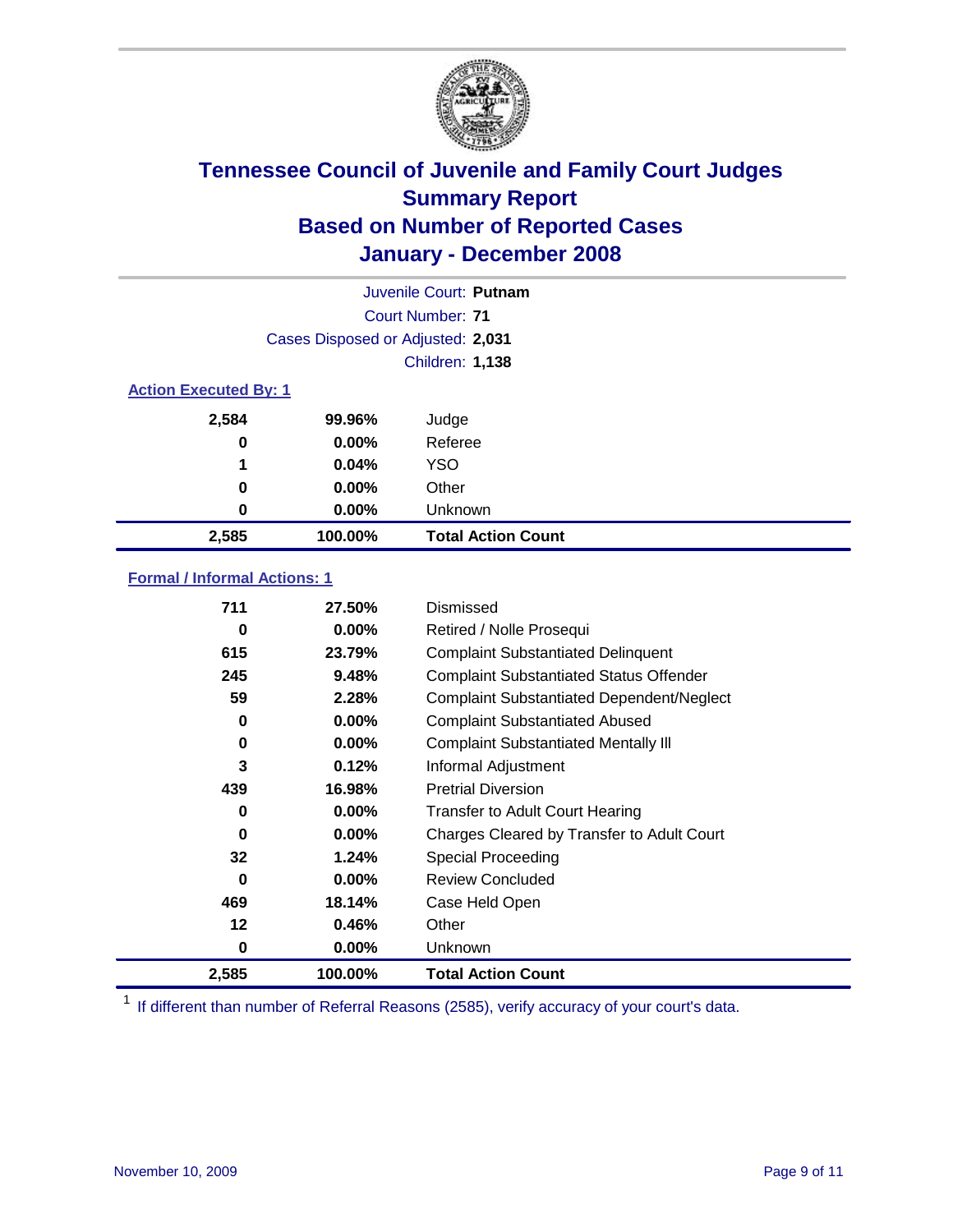

|                       |                                   | Juvenile Court: Putnam                                |
|-----------------------|-----------------------------------|-------------------------------------------------------|
|                       |                                   | <b>Court Number: 71</b>                               |
|                       | Cases Disposed or Adjusted: 2,031 |                                                       |
|                       |                                   | <b>Children: 1,138</b>                                |
| <b>Case Outcomes:</b> |                                   | There can be multiple outcomes for one child or case. |
| 368                   | 5.34%                             | <b>Case Dismissed</b>                                 |
| 0                     | 0.00%                             | Case Retired or Nolle Prosequi                        |
| 0                     | 0.00%                             | Warned / Counseled                                    |
| 50                    | 0.73%                             | Held Open For Review                                  |
| 89                    | 1.29%                             | Supervision / Probation to Juvenile Court             |
| 0                     | 0.00%                             | <b>Probation to Parents</b>                           |
| 3                     | 0.04%                             | Referral to Another Entity for Supervision / Service  |
| 6                     | 0.09%                             | Referred for Mental Health Counseling                 |
| 145                   | 2.10%                             | Referred for Alcohol and Drug Counseling              |
| 0                     | 0.00%                             | <b>Referred to Alternative School</b>                 |
| 0                     | 0.00%                             | Referred to Private Child Agency                      |
| 297                   | 4.31%                             | Referred to Defensive Driving School                  |
| 0                     | 0.00%                             | Referred to Alcohol Safety School                     |
| 242                   | 3.51%                             | Referred to Juvenile Court Education-Based Program    |
| 4                     | 0.06%                             | Driver's License Held Informally                      |
| 0                     | 0.00%                             | <b>Voluntary Placement with DMHMR</b>                 |
| 0                     | 0.00%                             | <b>Private Mental Health Placement</b>                |
| 0                     | 0.00%                             | <b>Private MR Placement</b>                           |
| 0                     | 0.00%                             | Placement with City/County Agency/Facility            |
| 0                     | 0.00%                             | Placement with Relative / Other Individual            |
| 137                   | 1.99%                             | Fine                                                  |
| 855                   | 12.41%                            | <b>Public Service</b>                                 |
| 46                    | 0.67%                             | Restitution                                           |
| 0                     | 0.00%                             | <b>Runaway Returned</b>                               |
| 0                     | 0.00%                             | No Contact Order                                      |
| 315                   | 4.57%                             | Injunction Other than No Contact Order                |
| 91                    | 1.32%                             | <b>House Arrest</b>                                   |
| 0                     | 0.00%                             | <b>Court Defined Curfew</b>                           |
| 0                     | 0.00%                             | Dismissed from Informal Adjustment                    |
| 245                   | 3.56%                             | <b>Dismissed from Pretrial Diversion</b>              |
| 2                     | 0.03%                             | Released from Probation                               |
| 0                     | 0.00%                             | <b>Transferred to Adult Court</b>                     |
| 1                     | 0.01%                             | <b>DMHMR Involuntary Commitment</b>                   |